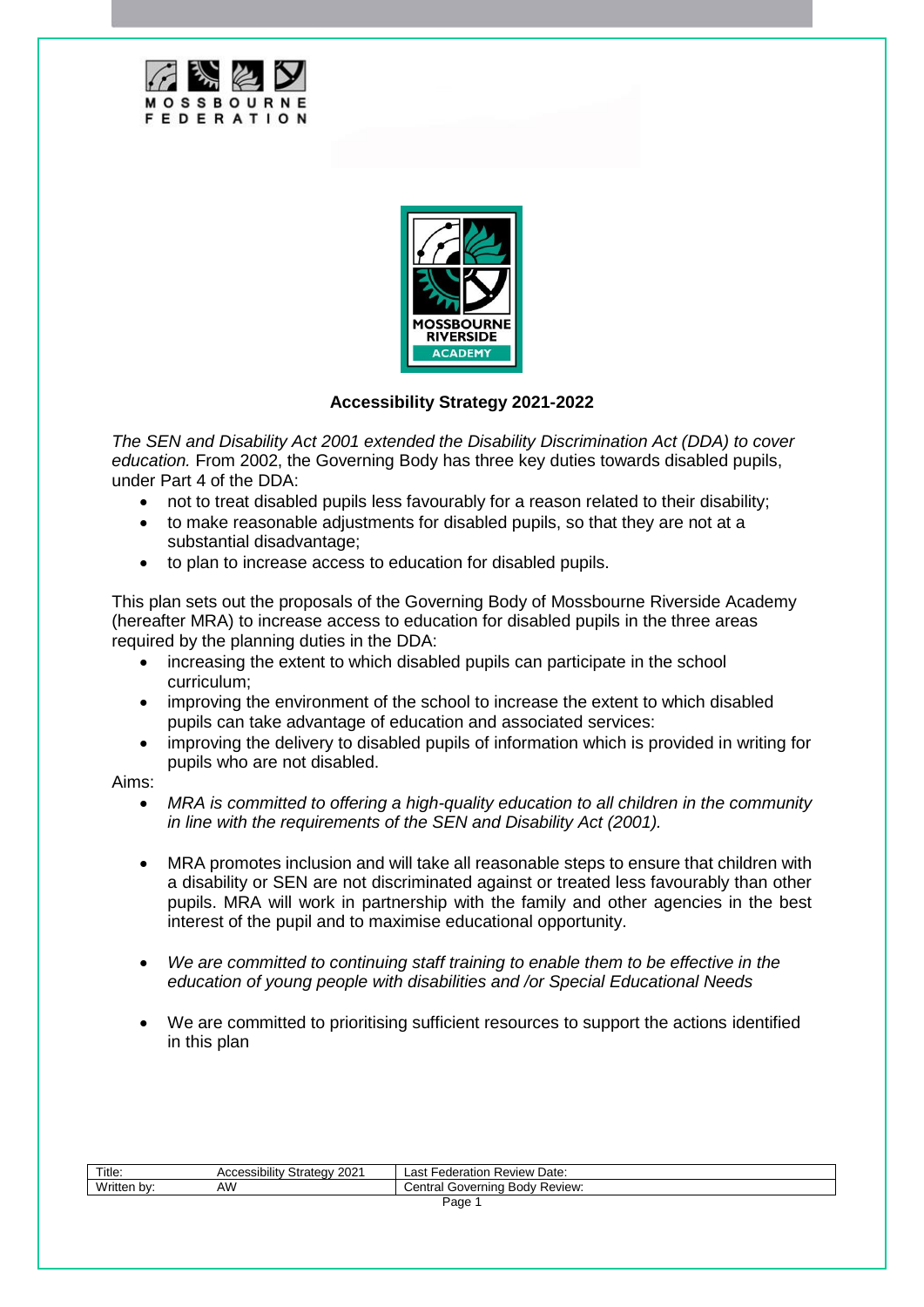

Area to be addressed: Curriculum Access

- Continue to develop and enhance knowledge of responsibilities under DDA
- Continue to develop confidence and knowledge for staff in delivering curriculum to disabled pupils.
- Enhance access to and participation in wider curriculum for disabled pupils and those with Special Educational Needs through effective provision management

Strategy and Implementation:

- Ensure all inexperienced staff are trained in responsibilities under DDA, refresher training for all staff where needed
- Develop training programme on curriculum access for disabled pupils with a particular focus on visual & hearing impairments and physical disabilities
- Enhance knowledge and confidence amongst staff on approaches to teaching pupils working below expected standards
- Ensure all staff are aware and implement the guidance and best practice on access to school journeys and educational visits.
- Continue to review and develop planning and delivery of MRA curriculum. Each class teacher to review curriculum delivery and identify and eliminate potential barriers for disabled pupils. Where possible, disabled pupils and their parents to be consulted in review.
- SEN Team to carry out provision mapping including an audit of projected needs for pupils with SEN/disabilities termly.

Resources**:**

- INSET and CPD
- Leaders of Learning to be provided with appropriate release time each term to support and co-ordinate curriculum review
- Leader for SEN to assume responsibility for provision mapping for pupils with SEN /disability

Monitoring and Evaluation:

Progress towards meeting the goals and targets will be monitored by:

As part of the school self-evaluation process

Area to be addressed: Accessible Information

Goals & Targets:

- 1. Develop more accessible teaching resources, including large print books, visual timetables, Writing with Symbols software.
- 2. Increase the availability of written information in other formats.

| Title.           | י ההה<br><br>strategy<br>Accessibility<br>ZUZ | Date:<br>Federation Ł<br>Review<br>∟ast ∶    |
|------------------|-----------------------------------------------|----------------------------------------------|
| Written<br>. bv: | AW                                            | Review:<br>Governing<br>Body F<br>′ entralد. |
| Page             |                                               |                                              |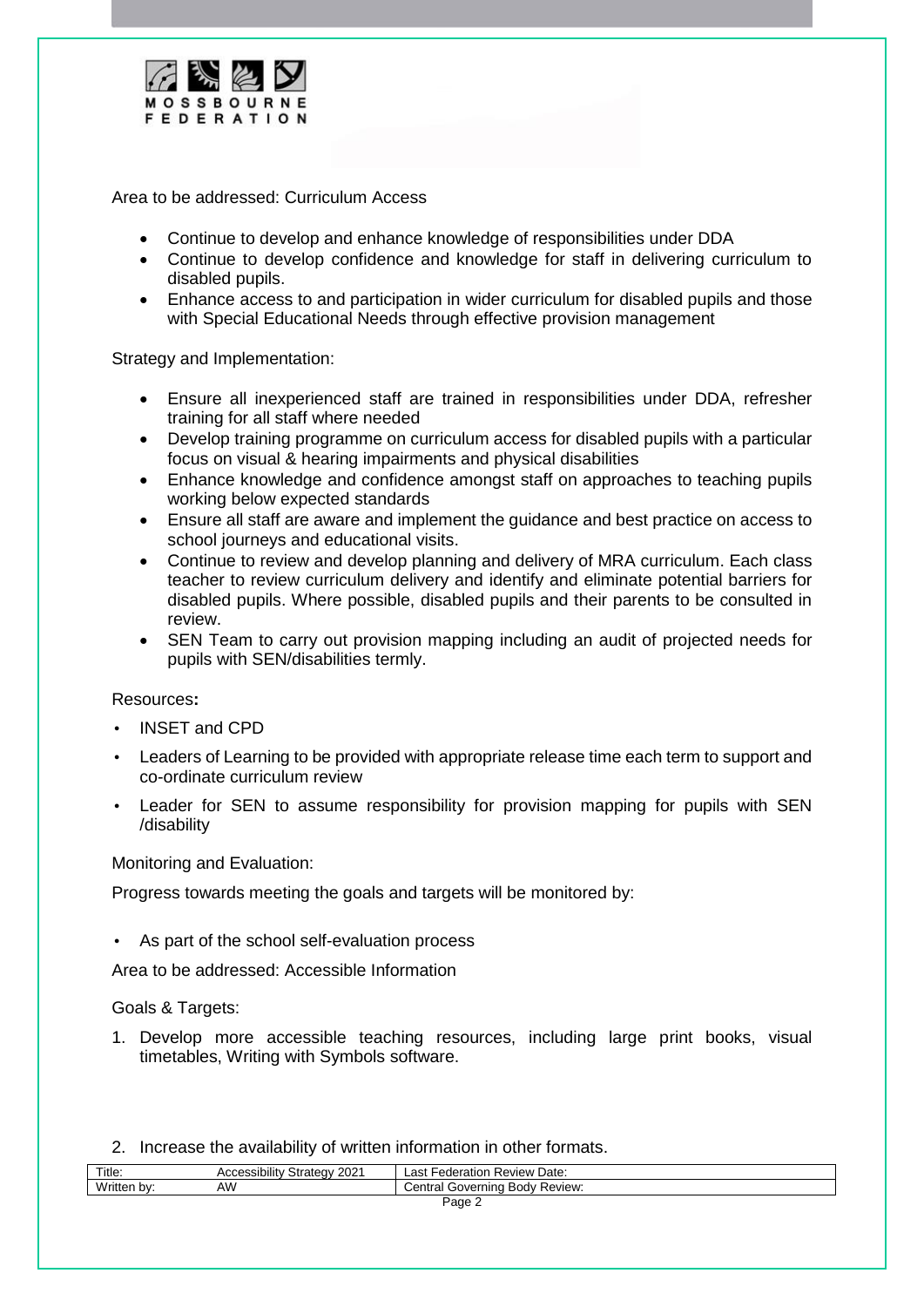

Work with Hackney Education and other schools to identify and implement best practice on delivery of information to disabled pupils.

Strategy & Implementation:

- 1. Audit teaching materials, textbooks, and other information to assess accessibility and areas for development. To be carried out in conjunction with audit of accessibility to curriculum carried out by SLT. All new purchases should meet accessibility criteria wherever possible.
- 2. Develop a bank of resources accessible in other formats (e.g. braille, large print, audio resources, assistive technology)

Identify wherever possible the preferred method of communication with disabled pupils and their parents/carers. To be carried out by class teacher each year.

Resources:

Head of SEN Inclusion to audit resources.

Monitoring and Evaluation:

Progress towards meeting the goals and targets will be monitored:

- By feedback from parents and disabled pupils
- As part of the school self-evaluation process.

Area to be addressed: Physical Accessibility

## Goals & Targets:

1. To reduce physical barriers to inclusion

Strategy & Implementation:

- 1. A gradual increase in the availability of physical aids to access the curriculum e.g. enlarged computer screens, specialist seating/desks.
- 2. Audit of short-term steps that could be taken to improve accessibility e.g., carpeting to ease movement of wheelchairs, colour contrasting, signage. Action of short-term measures the school can implement independently using devolved capital funding.
- 3. Ensure accessibility is considered in all future purchase decisions of equipment
- 4. Work with neighbouring schools to share resources where possible.

## Resources:

Estates and Facilities Manager time and capital spend as required.

Monitoring and Evaluation:

Progress towards meeting the goals and targets will be monitored:

| Title:             | 2021<br>$\cdots$<br>ำ†∩∩\<br>Accessibilitv<br>Strated | Review Date:<br>-ederation<br>∟ast                      |
|--------------------|-------------------------------------------------------|---------------------------------------------------------|
| Writte.<br>. n $V$ | AW                                                    | <b>Body</b><br>Review.<br>`ontrol<br>doverning '<br>шаг |
| Page               |                                                       |                                                         |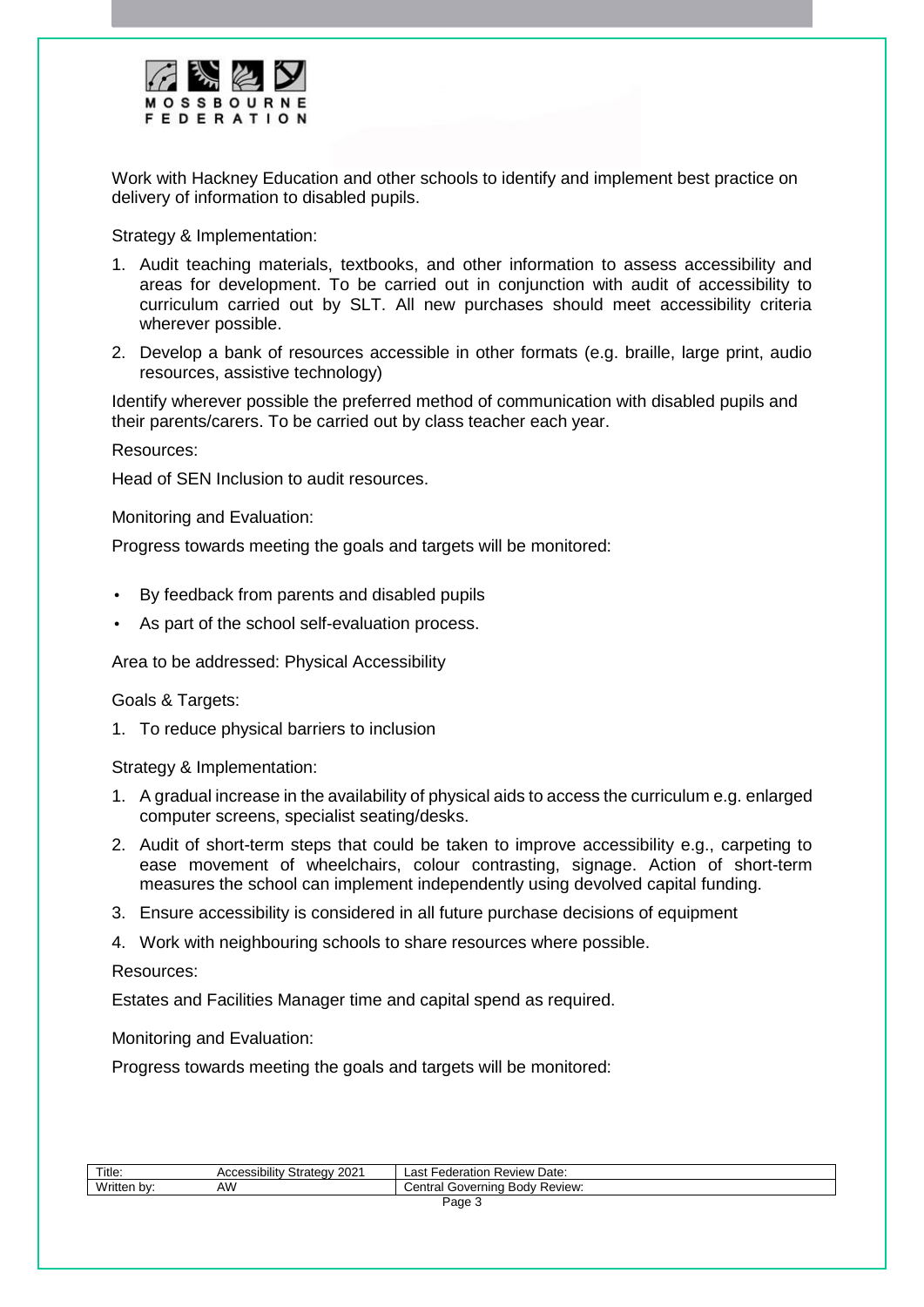

- By feedback from parents, staff, and disabled pupils
- As part of the long-term estate's management plan

| Title:      | <b>Accessibility Strategy 2021</b> | : Federation Review Date:<br>_ast |
|-------------|------------------------------------|-----------------------------------|
| Written by: | ۹W                                 | Central Governing Body Review:    |
| Page        |                                    |                                   |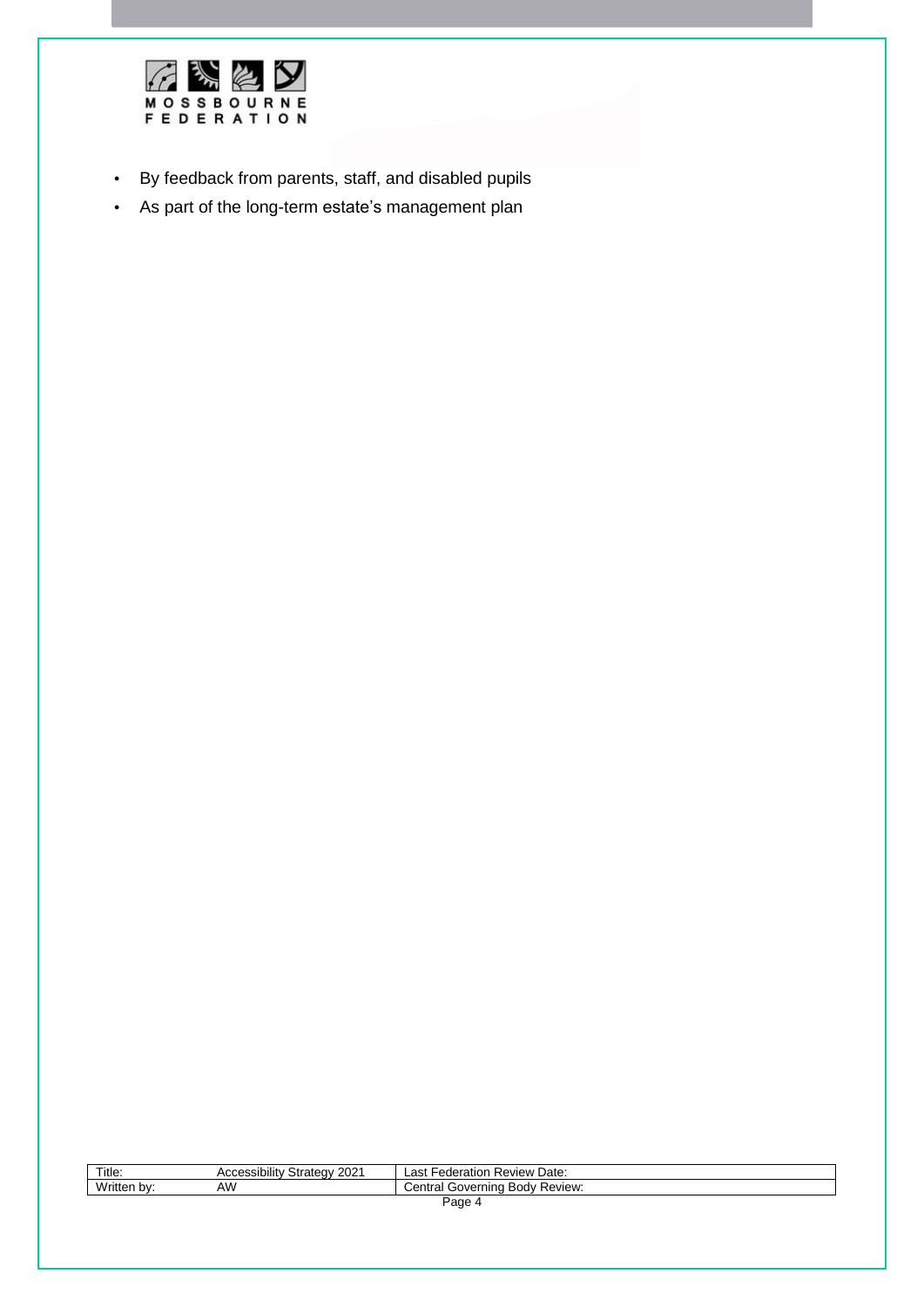



| Title.                   | .<br>200 <sub>0</sub><br>cessibilit<br>' strategyٽ<br>ZUZ<br>ᆪ | Date:<br>$\sim$<br>ederation<br>eview<br>ĸe<br>--              |
|--------------------------|----------------------------------------------------------------|----------------------------------------------------------------|
| .<br>ritter<br><b>DV</b> | ΔW.<br>w                                                       | <b>Review</b><br>∍יו∩ הי<br>`entra∟<br>$100$ verninc<br>וו זרו |